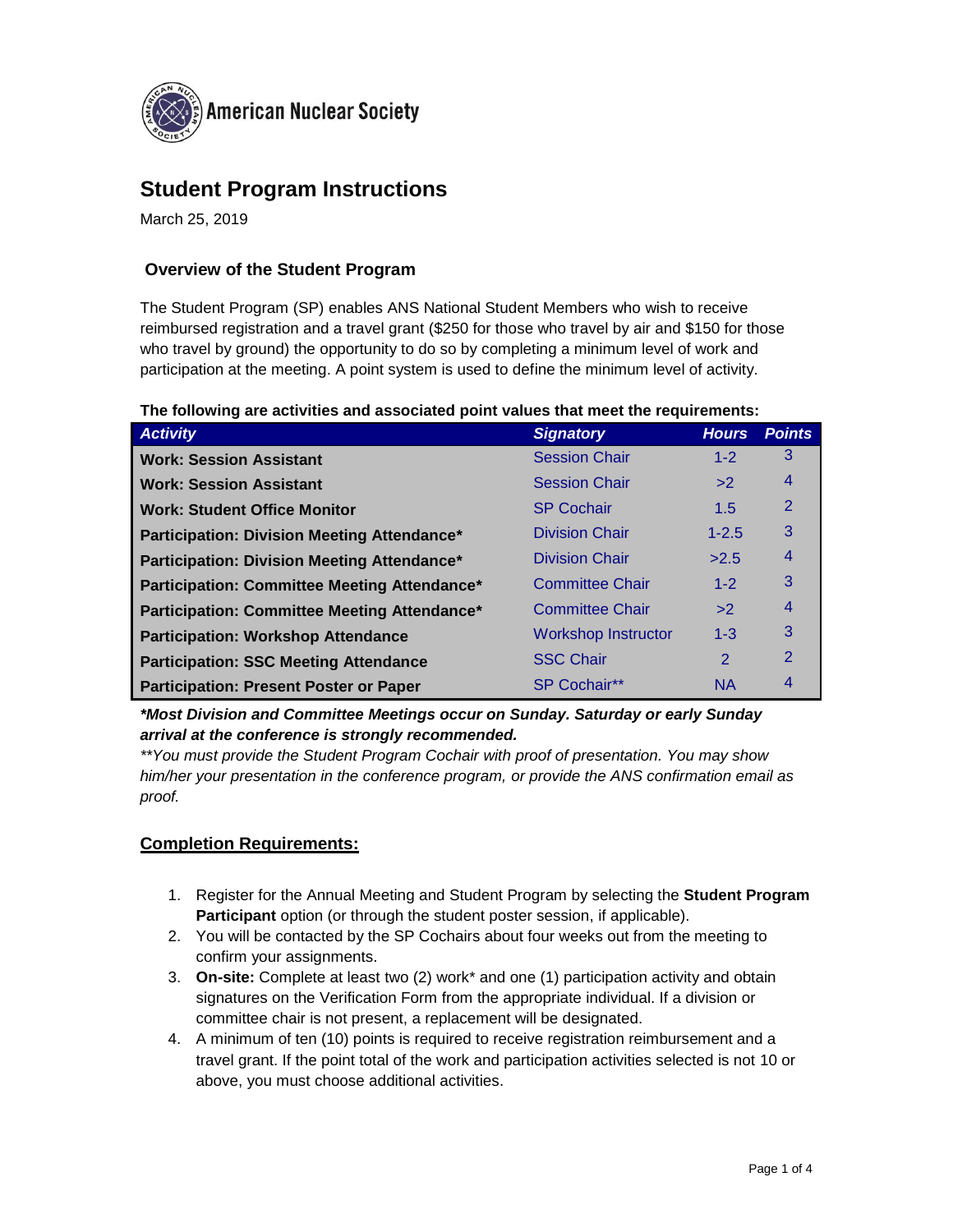

5. Submit the completed form to the SP Cochair or the collection box in the Student Office by 5 pm, on Thursday, June 13th **or your registration reimbursement and travel grant will not be processed. No exceptions.**

\*Those students presenting papers or posters are only required to work one (1) session, but still must accumulate at least 10 points.

**If there are not enough students participating in the Program to cover all work assignments, students may be asked to cover additional assignments.**

**Attending a technical session is not considered for participation points.**

### **Participation Cap:**

The maximum number of students that may participate in the Student Program for the 2019 Annual Meeting is 56.

Once the program is full, a waitlist will be established. In the event of a cancellation, those on the waitlist will be contacted by the SP Cochair in the order they were received.

If your schedule changes and you can no longer participate, please contact the SP Cochair ASAP so new assignments can be made.

### **Student Program Q&A Meeting:**

There will be a short overview of the Student Program held on Sunday, June 9th at 4 pm (location TBD). Additional details will be listed in the Annual Meeting program.

This brief meeting will cover the expectations of the program as well as basic information on how to be a Session Assistant. Student Office Monitors MUST attend this meeting or make arrangements with the SP Cochair to get the information before their assigned work period.

#### **Student Hotel Accommodations:**

The special discounted room rate for the meeting is \$235 (single/double), \$260 (triple), and \$285 (quad), plus tax per night . Students are encouraged to double up (at least). Rooms are available until May 17, or until room block is sold out, whichever occurs first.

Reservations may be made by following the instructions on the meeting website (ansannual.org) under the HOTEL/TRAVEL tab.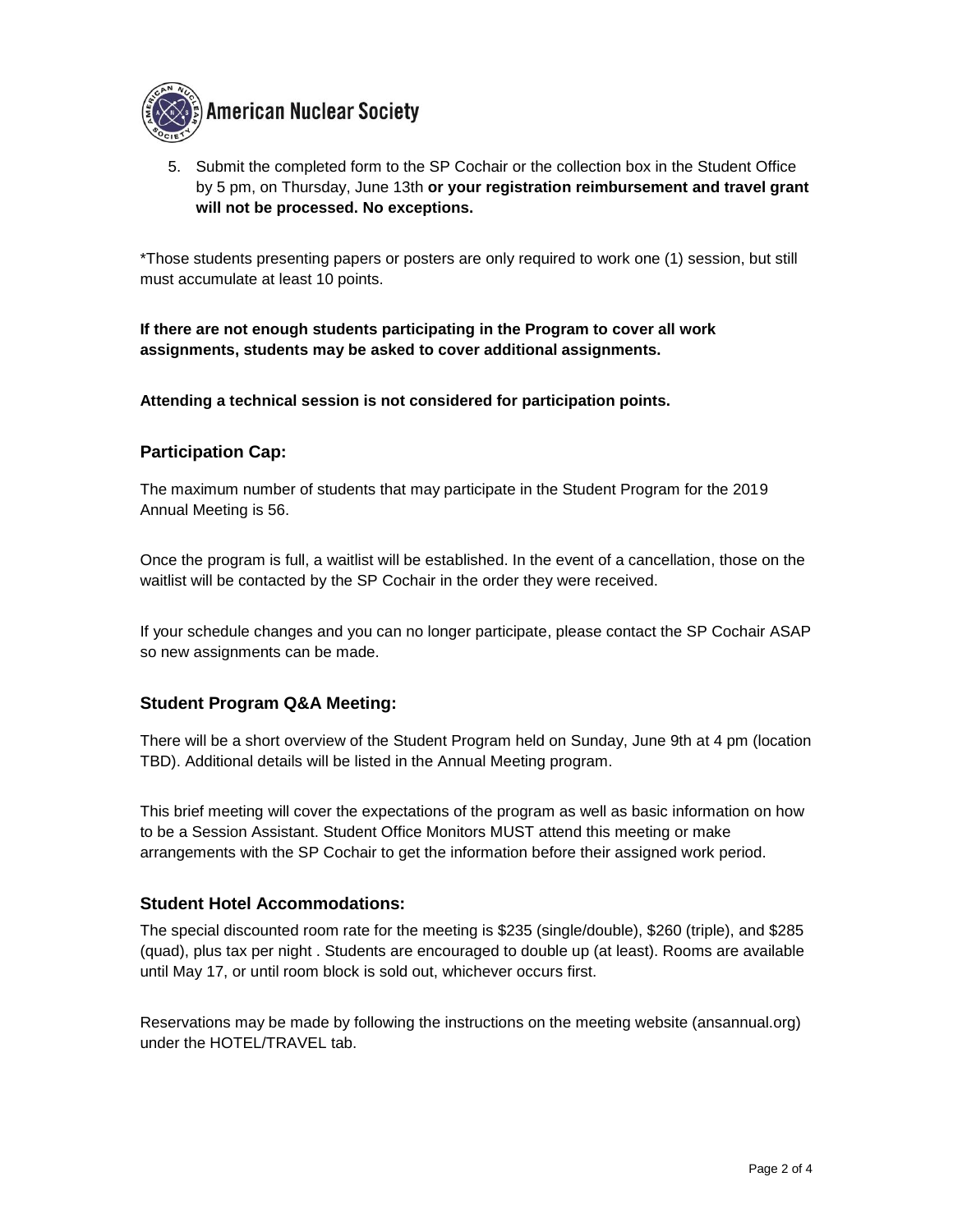

Students who need assistance with finding a roommate are encouraged to contact one of the Student Program Cochairs.

## **Description of Work Assignments:**

#### **1) Session Assistants:**

Students will be assigned sessions based on preferred topic, availability, and the order in which the Student Program Registrations are received. As a Session Assistant, you are responsible for the following:

- **You must arrive at the Student Office 30 minutes before your assigned session begins. Session Assistants that do not report to the Student Office AT LEAST 30 minutes prior to the start of their session and, as a result, is unable to perform their duties on time, may incur a deduction of 2 points for the session.**
- Session signs must be in place 20-30 minutes prior to the start of the session.
- Upon arrival, check-in with the Student Office Monitor; collect the session sign(s), name tents (if applicable), and session chair forms. Make sure to introduce yourself to the Session Chair prior to the session starting and ensure they aren't having any issues with AV/setup. This procedure is applicable for both morning and afternoon sessions.
- **Session Assistants will monitor the session rooms to ensure that all attendees have a meeting badge. If an attendee does not have a badge, student will kindly ask them to go to the registration desk. If the attendee is uncooperative, student will send a text to the Meeting Planner (number to be provided on-site).**
- Complete any job that may be requested by the Session Chair. This may include setting up the laptop with presentations, turning on the projector, etc.
- Remind the Session Chair to inform attendees of the session sign-in sheet and the session evaluations in the mobile app.
- 10 minutes into the session, count the number of attendees and note the total on the student program verification form.
- Obtain a signature from the Session Chair verifying the length of the session and that you were in attendance for the entirety.
- At the end of the session, Session Assistant will collect all name tents and forms and return them to the Student Office.
- **Should the room have any AV/setup issues, Session Assistant will text the Meeting Planner (number to be provided on-site) with the name of the room and the issue.**
- Dress Code: Business attire. No jeans, sandals, flip-flops or shorts. If you are unsure, just ask!

If available, you may sign up for additional sessions at the Q&A Meeting. This may be done with the SP Cochair.